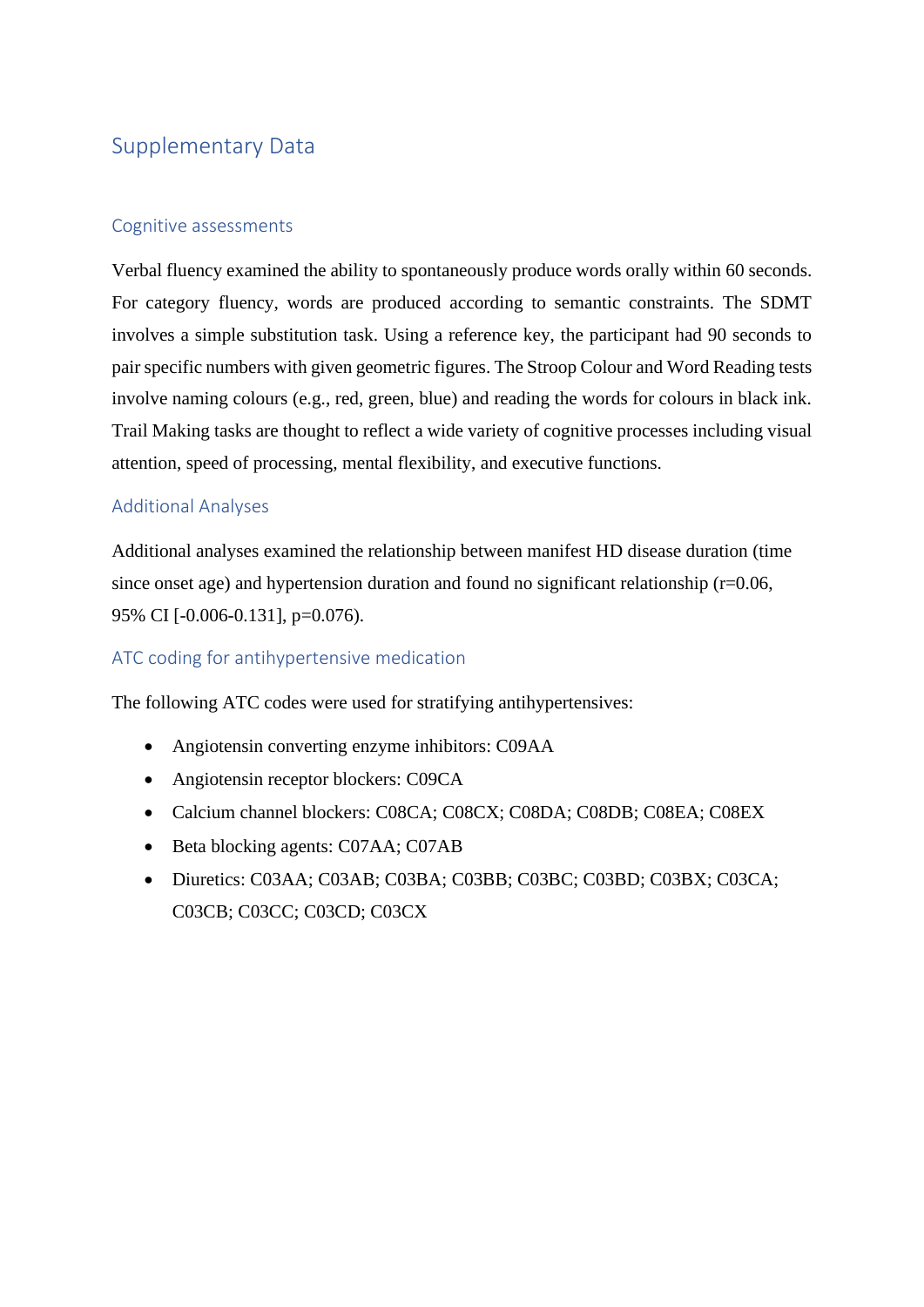|                                                  | Age of onset               |                                      |                                        |                                           |                                         |                            |
|--------------------------------------------------|----------------------------|--------------------------------------|----------------------------------------|-------------------------------------------|-----------------------------------------|----------------------------|
|                                                  |                            | Group count / mean                   |                                        | p-value                                   |                                         |                            |
|                                                  | <b>Normo</b><br>$(n=2426)$ | <b>Treated</b><br>hyper<br>$(n=916)$ | <b>Untreated</b><br>hyper<br>$(n=297)$ | <b>Untreated</b><br>VS.<br><b>Treated</b> | <b>Untreated</b><br>VS.<br><b>Normo</b> | <b>Treated</b><br>vs.Normo |
| Ethnicity $(n, %)$                               |                            |                                      |                                        | 0.57                                      | 0.32                                    | 0.84                       |
| Caucasian                                        | 2297<br>(94.7)             | 863<br>(94.2)                        | 283 (95.3)                             |                                           |                                         |                            |
| <b>American Black</b>                            | 19(0.8)                    | 10(1.1)                              | 2(0.7)                                 |                                           |                                         |                            |
| Hispanic / Latino                                | 36(1.5)                    | 16(1.7)                              | 7(2.4)                                 |                                           |                                         |                            |
| American Indian                                  | 44(1.8)                    | 13(1.4)                              | 4(1.3)                                 |                                           |                                         |                            |
| Asian                                            | 6(0.2)                     | 3(0.3)                               | 0(0)                                   |                                           |                                         |                            |
| Mixed                                            | 15(0.6)                    | 7(0.8)                               | 1(0.3)                                 |                                           |                                         |                            |
| Other                                            | 9(0.4)                     | 4(0.4)                               | 0(0)                                   |                                           |                                         |                            |
| ISCED education level, n (%)                     |                            |                                      |                                        | 0.25                                      | 0.47                                    | 0.12                       |
| $\boldsymbol{0}$                                 | 16(0.7)                    | 2(0.2)                               | 1(0.3)                                 |                                           |                                         |                            |
| 1                                                | 145(6.0)                   | 55 $(6.0)$                           | 23(7.7)                                |                                           |                                         |                            |
| $\sqrt{2}$                                       | 448<br>(18.6)              | 178<br>(19.6)                        | 61(20.5)                               |                                           |                                         |                            |
| 3                                                | 755<br>(31.3)              | 339<br>(37.3)                        | 100(33.7)                              |                                           |                                         |                            |
| 4                                                | 406<br>(16.8)              | 137<br>(15.1)                        | 44 (14.8)                              |                                           |                                         |                            |
| 5                                                | 585<br>(24.2)              | 180<br>(19.8)                        | 65 (21.9)                              |                                           |                                         |                            |
| 6                                                | 59 $(2.4)$                 | 19(2.1)                              | 3(1.0)                                 |                                           |                                         |                            |
| <b>Employment</b><br>status, $n$ (%<br>employed) | 359<br>(14.8)              | 137<br>(15.0)                        | 43 (14.5)                              | 0.26                                      | 0.58                                    | 0.11                       |
| <b>Residence</b>                                 |                            |                                      |                                        | 0.21                                      | 0.10                                    | 0.75                       |
| rural                                            | 125(5.2)                   | 49(5.3)                              | 24(8.1)                                |                                           |                                         |                            |
| village                                          | 461<br>(19.0)              | 148<br>(16.2)                        | 40(13.5)                               |                                           |                                         |                            |
| town                                             | 919<br>(37.9)              | 349<br>(38.1)                        | 127(42.8)                              |                                           |                                         |                            |
| city                                             | 917<br>(37.8)              | 370<br>(40.4)                        | 106(35.7)                              |                                           |                                         |                            |
| <b>Marital Status</b>                            |                            |                                      |                                        | 0.18                                      | 0.59                                    | 0.10                       |
| single                                           | 239(9.9)                   | 72(7.9)                              | 32(10.8)                               |                                           |                                         |                            |
| married                                          | 111(4.6)                   | 35(3.8)                              | 12(4.0)                                |                                           |                                         |                            |

*Supplementary Table 1 Demographics after propensity matching based on antihypertensive medication use for age of onset analysis (manifest HD only included).*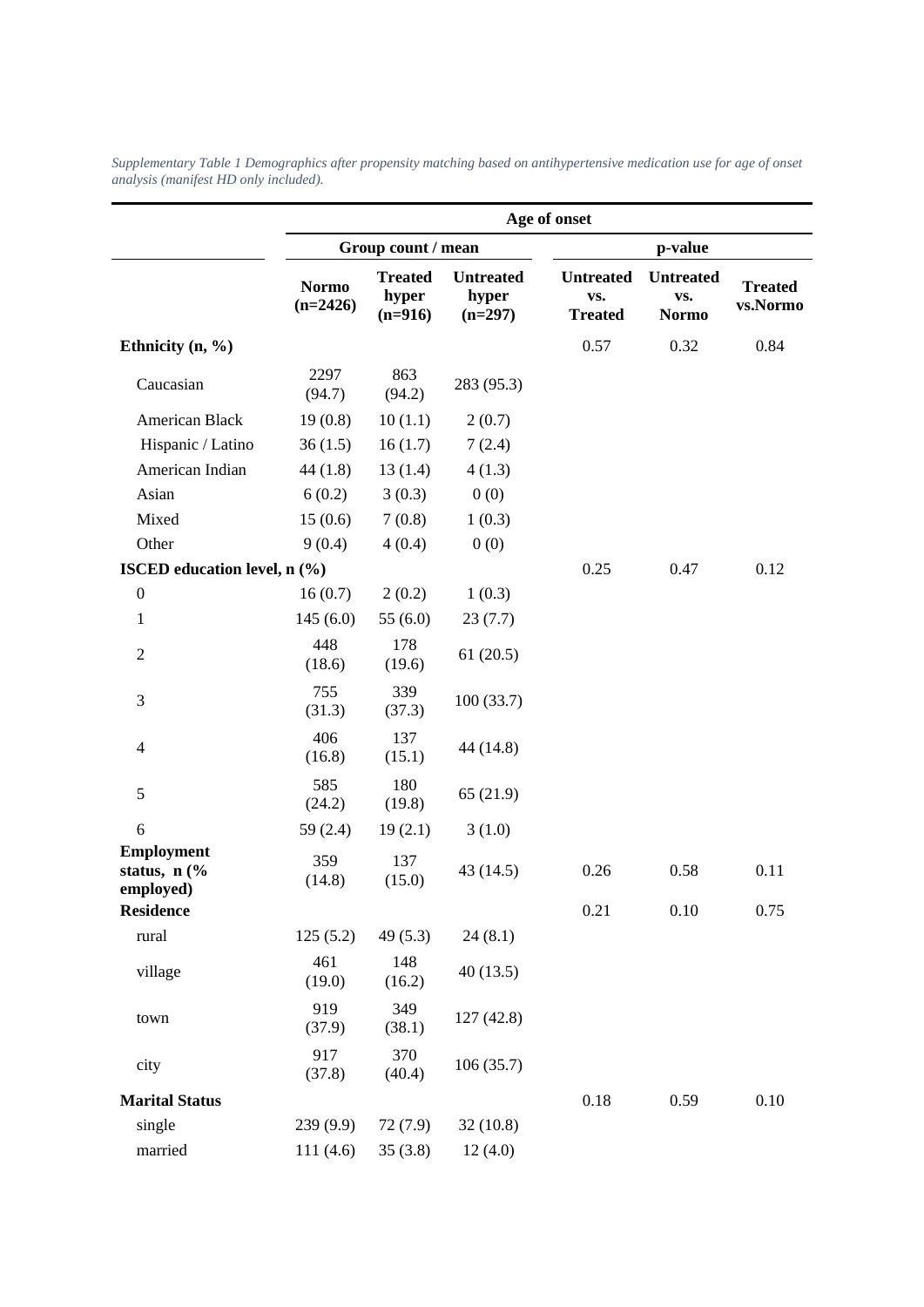| partnership                                 | 1575<br>(64.9) | 600<br>(65.5)  | 184 (62.0)     |        |       |        |
|---------------------------------------------|----------------|----------------|----------------|--------|-------|--------|
| divorced                                    | 318<br>(13.1)  | 121<br>(13.2)  | 40(13.5)       |        |       |        |
| widowed                                     | 143(5.9)       | 73(8.0)        | 23(7.7)        |        |       |        |
| legally separated                           | 35(1.4)        | 14(1.5)        | 6(2.0)         |        |       |        |
| <b>Comorbidities/concomitant</b>            |                |                |                |        |       |        |
| Comorbidity, n (%)                          | 2209<br>(91.1) | 872<br>(95.2)  | 282 (95.0)     | 0.0002 | 0.029 | 0.0002 |
| Nutritional<br>supplements, $n$ $(\%)$      | 1126<br>(46.4) | 425<br>(46.4)  | 150(50.5)      | 0.33   | 0.17  | 0.87   |
| Nonpharmacological<br>therapies, $n$ $(\%)$ | 1006<br>(41.5) | 394<br>(43.0)  | 129 (43.4)     | 0.82   | 0.45  | 0.65   |
| Current alcohol use,<br>$n$ (% yes)         | 947<br>(39.1)  | 338<br>(36.9)  | 98 (33.0)      | 0.17   | 0.07  | 0.50   |
| Alcohol units/week<br>(SD)                  | 7.7(9.9)       | 7.6<br>(10.1)  | 7.6(12.3)      | 0.998  | 0.94  | 0.89   |
| Current tobacco use,<br>$n$ (% yes)         | 451<br>(18.6)  | 182<br>(19.9)  | 70(23.6)       | 0.18   | 0.06  | 0.56   |
| Tobacco pack years<br>(SD)                  | 28.7<br>(19.8) | 26.1<br>(20.5) | 27.2<br>(22.9) | 0.93   | 0.89  | 0.42   |
| Current drug abuse,<br>$n$ (% yes)          | 35(1.4)        | 12(1.3)        | 6(2.0)         | 0.68   | 0.61  | 0.54   |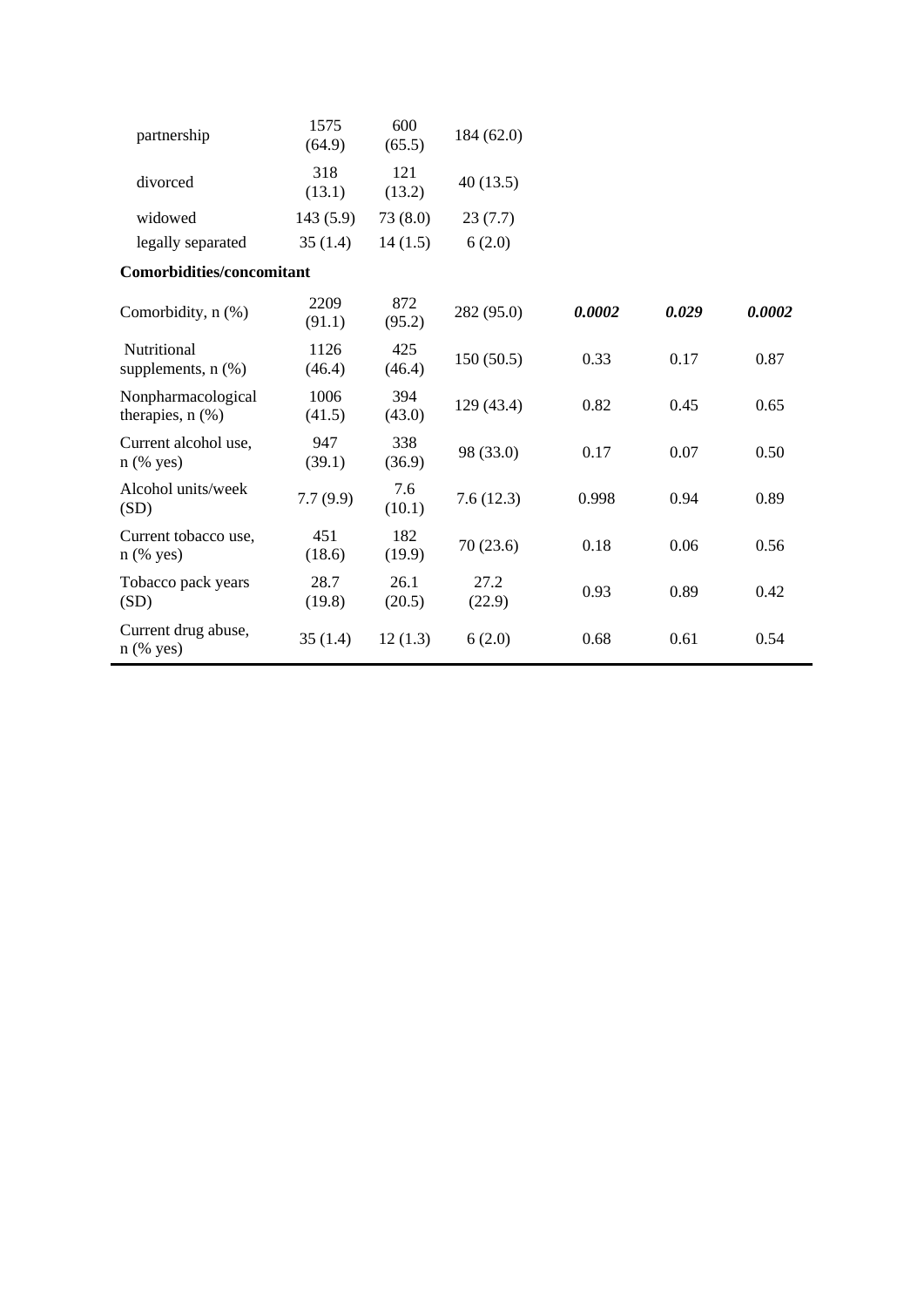|                                                | Disease severity (premanifest and manifest HD) |                                       |                                         |                                            |                                          |                                          |  |
|------------------------------------------------|------------------------------------------------|---------------------------------------|-----------------------------------------|--------------------------------------------|------------------------------------------|------------------------------------------|--|
|                                                | <b>Normo</b><br>$(n=3032)$                     | <b>Treated</b><br>hyper<br>$(n=1144)$ | <b>Untreate</b><br>d hyper<br>$(n=372)$ | <b>Untreate</b><br>d vs.<br><b>Treated</b> | <b>Untreate</b><br>d vs.<br><b>Normo</b> | <b>Treated</b><br>vs.Norm<br>$\mathbf 0$ |  |
| Ethnicity $(n, %)$                             |                                                |                                       |                                         | 0.35                                       | 0.99                                     | 0.15                                     |  |
| Caucasian                                      | 2885<br>(95.2)                                 | 1076<br>(94.1)                        | 354(95.2)                               |                                            |                                          |                                          |  |
| American Black                                 | 14(0.5)                                        | 12(1.0)                               | 3(0.8)                                  |                                            |                                          |                                          |  |
| Hispanic /<br>Latino                           | 50(1.6)                                        | 19(1.7)                               | 7(1.9)                                  |                                            |                                          |                                          |  |
| American Indian                                | 48(1.6)                                        | 19(1.7)                               | 5(1.3)                                  |                                            |                                          |                                          |  |
| Asian                                          | 5(0.2)                                         | 4(0.3)                                | $\boldsymbol{0}$                        |                                            |                                          |                                          |  |
| Mixed                                          | 21(0.7)                                        | 7(0.6)                                | 2(0.5)                                  |                                            |                                          |                                          |  |
| Other                                          | 9(0.3)                                         | 7(0.6)                                | 1(0.3)                                  |                                            |                                          |                                          |  |
| ISCED education level, n (%)                   |                                                |                                       |                                         | 0.25                                       | 0.47                                     | 0.12                                     |  |
| $\boldsymbol{0}$                               | 16(0.5)                                        | 2(0.2)                                | 1(0.3)                                  |                                            |                                          |                                          |  |
| $\mathbf{1}$                                   | 155(5.1)                                       | 56 $(4.9)$                            | 27(7.3)                                 |                                            |                                          |                                          |  |
| $\overline{2}$                                 | 553 (18.2)                                     | 208 (18.2)                            | 72 (19.4)                               |                                            |                                          |                                          |  |
| 3                                              | 885 (29.2)                                     | 407(35.6)                             | 120(32.3)                               |                                            |                                          |                                          |  |
| 4                                              | 557 (18.4)                                     | 183 (16.0)                            | 61(16.4)                                |                                            |                                          |                                          |  |
| 5                                              | 773 (25.5)                                     | 259(22.6)                             | 86(23.1)                                |                                            |                                          |                                          |  |
| 6                                              | 76(2.5)                                        |                                       | 4(1.1)                                  |                                            |                                          |                                          |  |
| <b>Employment</b><br>status, n (%<br>employed) | 774(25.5)                                      | 277(24.2)                             | 91(24.5)                                | 0.12                                       | 0.57                                     | 0.04                                     |  |
| <b>Residence</b>                               |                                                |                                       |                                         | 0.03                                       | 0.01                                     | 0.82                                     |  |
| rural                                          | 170(5.6)                                       | 62(5.4)                               | 33(8.9)                                 |                                            |                                          |                                          |  |
| village                                        | 566 (18.7)                                     | 187(16.3)                             | 51(13.7)                                |                                            |                                          |                                          |  |
| town                                           | 1158<br>(38.2)                                 | 429 (37.5)                            | 155(41.7)                               |                                            |                                          |                                          |  |
| city                                           | 1133<br>(37.4)                                 | 466 (40.7)                            | 132(35.5)                               |                                            |                                          |                                          |  |
| <b>Marital Status</b>                          |                                                |                                       |                                         | 0.2                                        | 0.43                                     | 0.15                                     |  |
| single                                         | 310 (10.2)                                     | 100(8.7)                              | 43(11.6)                                |                                            |                                          |                                          |  |
| married                                        | 172(5.7)                                       | 58(5.1)                               | 20(5.4)                                 |                                            |                                          |                                          |  |
| partnership                                    | 1973<br>(65.1)                                 | 739 (64.6)                            | 225(60.5)                               |                                            |                                          |                                          |  |

*Supplementary Table 2 Demographics after propensity matching based on antihypertensive medication use for disease severity analysis (premanifest and manifest HD combined).*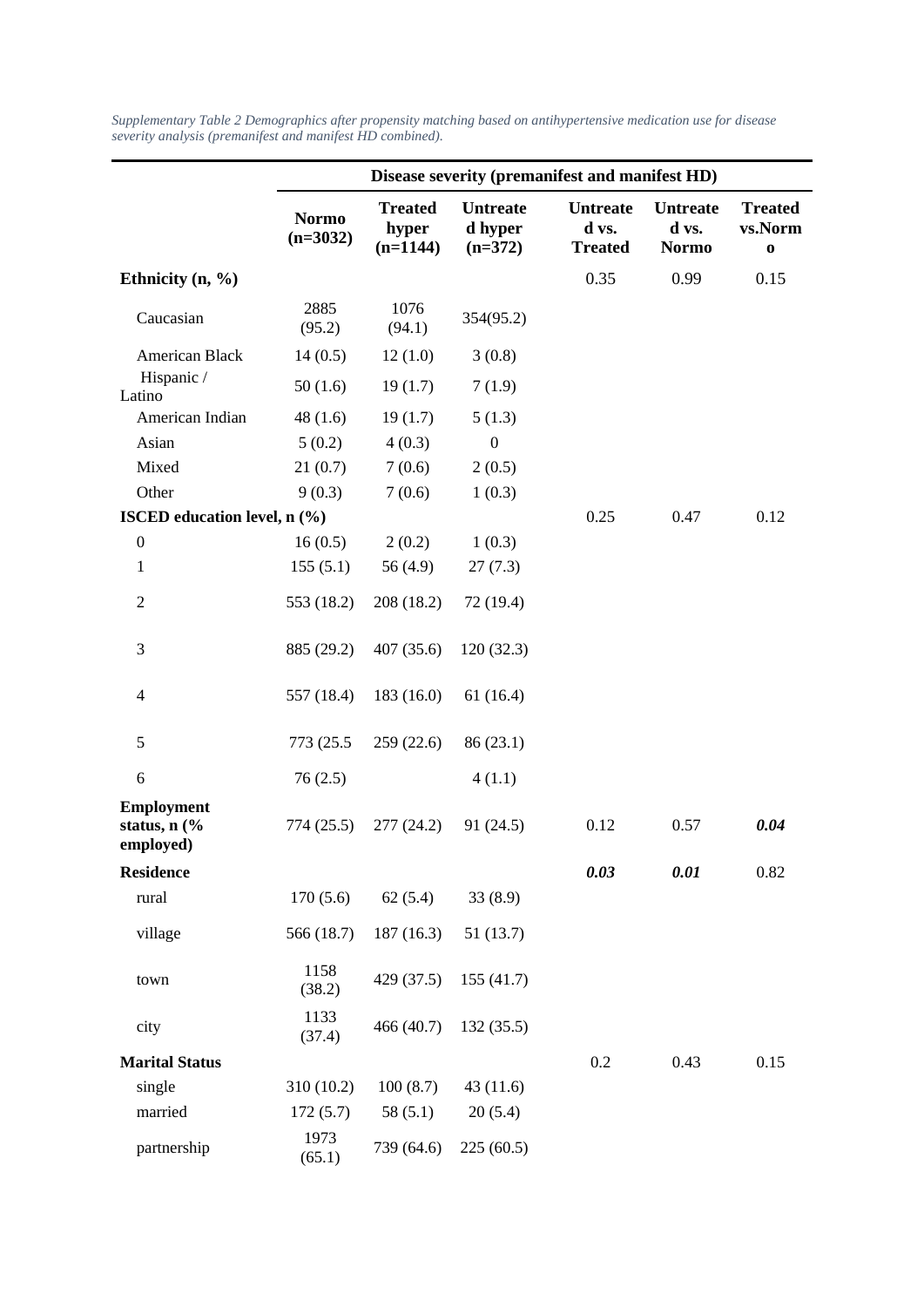| divorced                                     | 377 (12.4)     | 144(12.6)      | 51(13.7)       |              |              |          |
|----------------------------------------------|----------------|----------------|----------------|--------------|--------------|----------|
| widowed                                      | 155(5.1)       | 84 (7.3)       | 24(6.5)        |              |              |          |
| legally separated                            | 38(1.3)        | 18(1.6)        | 7(1.9)         |              |              |          |
| <b>Comorbidities/concomitant</b>             |                |                |                |              |              |          |
| Comorbidity, n<br>(% )                       | 2751<br>(90.7) | 1085<br>(94.8) | 352 (94.6)     | 1.50E-05     | 0.01         | 1.90E-05 |
| Nutritional<br>supplements, $n$ $(\%)$       | 1369<br>(45.2) | 538 (47.0)     | 177(47.6)      | 0.43         | 0.38         | 0.28     |
| Nonpharmacologic<br>al therapies, $n$ $(\%)$ | 1170<br>(38.6) | 460(40.2)      | 151 (40.6)     | 0.53         | 0.45         | 0.34     |
| Current alcohol<br>use, $n$ (% yes)          | 1304<br>(43.1) | 465(40.7)      | 143 (38.5)     | 0.13         | 0.1          | 0.17     |
| Alcohol units/week<br>(SD)                   | 7.9(10.1)      | (7.6(10.2))    | 8.0(11.7)      | 0.93         | $\mathbf{1}$ | 0.86     |
| Current tobacco<br>use, $n$ (% yes)          | 594 (19.6)     | 223(19.5)      | 89 (23.9)      | 0.11         | 0.04         | 0.85     |
| Tobacco pack<br>years (SD)                   | 27.3<br>(19.9) | 25.7<br>(19.8) | 25.9<br>(21.7) | $\mathbf{1}$ | 0.79         | 0.58     |
| Current drug<br>abuse, $n$ (% yes)           | 59 $(1.9)$     | 17(1.5)        | 11(3.0)        | 0.11         | 0.17         | 0.19     |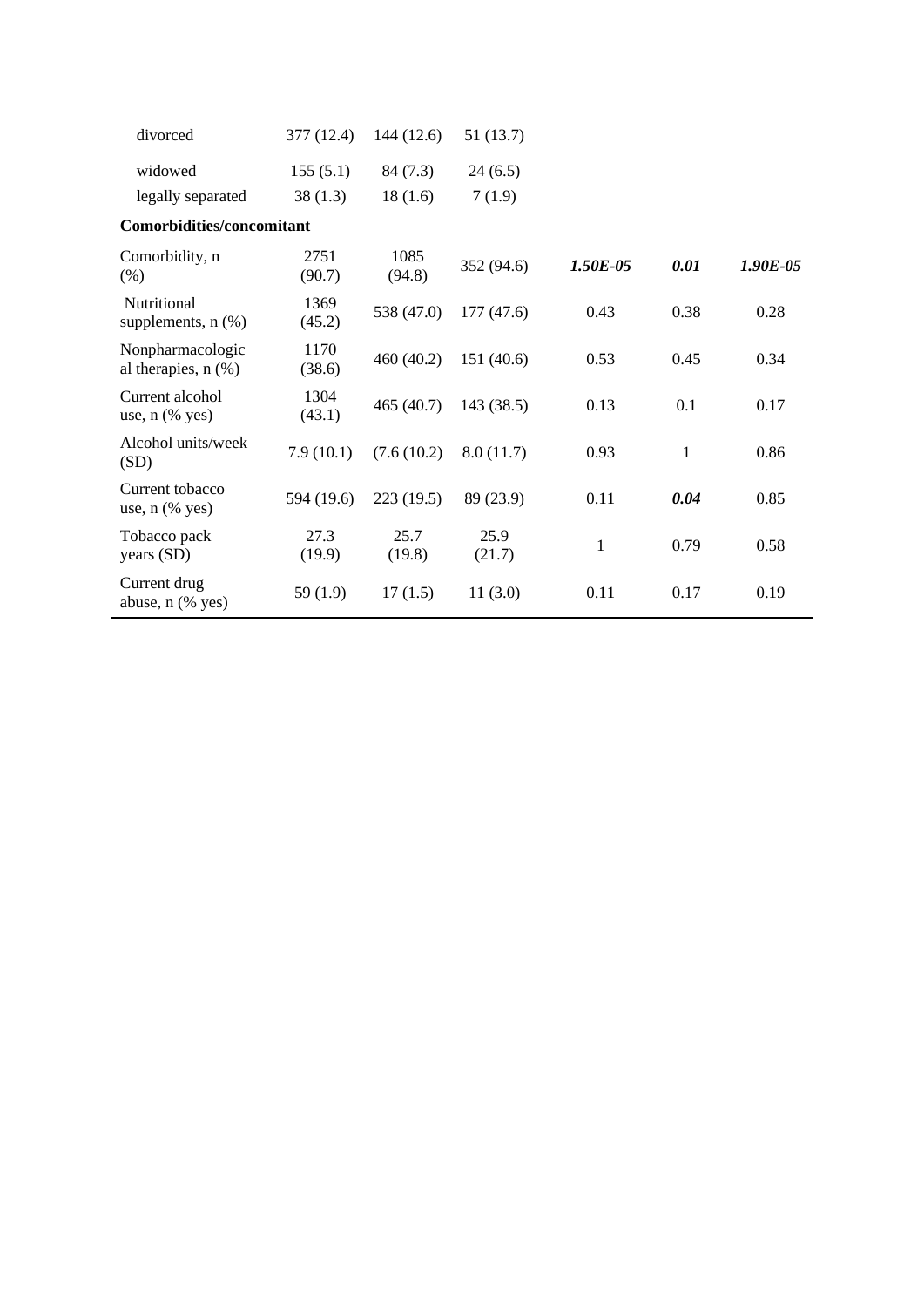**Disease progression (premanifest and manifest HD) Normo (n=4342) Treated hyper (n=1149) Untreated hyper (n=372) Untreated vs. Treated Untreated vs. Normo Treated vs.Normo Ethnicity (n, %)** 0.34 0.21 0.37 Caucasian 4076 (93.9) 1081 (94.1) 354 (95.2) American Black 35 (0.8) 12 (1.0) 3 (0.8) Hispanic / Latino 77 (1.8) 19 (1.7) 7 (1.9) American Indian 79 (1.8) 19 (1.7) 5 (1.3) Asian 12 (0.3) 4 (0.3) 0 Mixed  $34 (0.8)$   $7 (0.6)$   $2 (0.5)$ Other 29 (0.7) 7 (0.6) 1 (0.3) **ISCED education level, n (%)** 0.64 0.41 0.71 0.71 0 15 (0.3) 2 (0.2) 1 (0.3) 1 182 (4.2) 56 (4.9) 27 (7.3) 2 739 (17.0) 210 (18.3) 72 (19.4) 3 1305 (30.1) 408 (35.5) 119 (32.0) 4 785 (18.1) 183 (15.9) 61 (16.4) 5 1182 (27.2) 261 (22.7) 87 (23.4) 6 111 (2.6) 22 (1.9) 4 (1.1) **Employment status, n (% employed)†** 1384 (31.9) 278 (24.2) 91 (24.5) **8.80E+15 0.0003 7.95E+14**  *Full-time 987 (22.7) 178 (15.5) 63 (16.9) Part-time 307 (7.1) 73 (6.4) 18 (4.8) Self-employed 90 (2.1) 27 (2.3) 10 (2.7)* **Residence** 0.004 0.001 0.8 rural 252 (5.8) 62 (5.4) 33 (8.9) village 778 (17.9) 186 (16.2) 51 (13.7) town 1633 (37.6) 430 (37.4) 155 (41.7) city 1672 (38.5) 471 (41.0) 132 (35.5) **Marital Status 6.60E-10** 0.33 **8.43E-11**

*Supplementary Table 3 Demographics after propensity matching based on antihypertensive medication use for longitudinal analysis. Logistical regression was used for categorical data. † Employment status is a summary measure which includes full‐time employed, part‐time employed and self employed*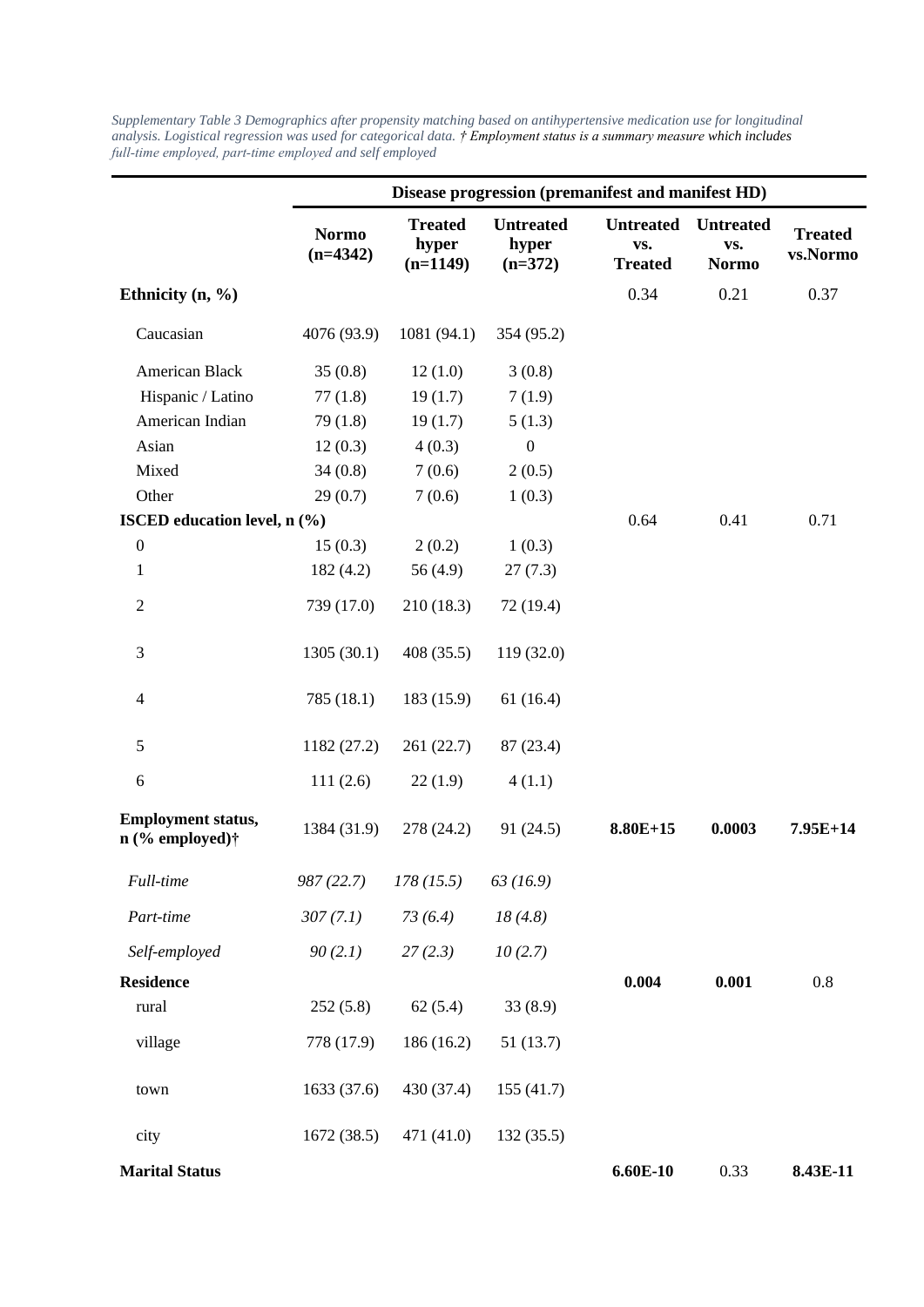| single                                      | 576 (13.3)  | 100(8.7)    | 43(11.6)   |            |          |              |
|---------------------------------------------|-------------|-------------|------------|------------|----------|--------------|
| married                                     | 276(6.4)    | 58(5.0)     | 19(5.1)    |            |          |              |
| partnership                                 | 2717 (62.6) | 742 (64.6)  | 226(60.8)  |            |          |              |
| divorced                                    | 507(11.7)   | 145(12.6)   | 51(13.7)   |            |          |              |
| widowed                                     | 181 (4.2)   | 85(7.4)     | 24(6.5)    |            |          |              |
| legally separated                           | 78(1.8)     | 18(1.6)     | 7(1.9)     |            |          |              |
| <b>Comorbidities/concomitant</b>            |             |             |            |            |          |              |
| Comorbidity, n (%)                          | 3956 (91.1) | 1090 (94.9) | 352 (94.6) | $2.20E-16$ | 2.15E-06 | $2.77E-13$   |
| Nutritional<br>supplements, $n$ $(\%)$      | 2037 (46.9) | 541 (47.1)  | 178 (47.8) | 0.001      | 0.0002   | 0.69         |
| Nonpharmacological<br>therapies, $n$ $(\%)$ | 1801 (41.5) | 465(40.5)   | 151(40.6)  | 0.37       | 0.71     | 0.19         |
| Current alcohol use,<br>$n$ (% yes)         | 1944 (44.8) | 463 (40.3)  | 144 (38.8) | 3.10E-07   | 6.54E-06 | 0.000331     |
| Alcohol units/week<br>(SD)                  | 7.97(10.2)  | 9.05(10.2)  | 8.17(11.7) | 0.25       | 0.92     | 0.0008       |
| Current tobacco use,<br>$n$ (% yes)         | 932(21.5)   | 224 (19.5)  | 89 (23.9)  | 0.24       | 0.45     | 0.11         |
| Tobacco pack years<br>(SD)                  | 24.7 (19.6) | 25.7(19.8)  | 25.9(21.7) | 0.26       | 0.03     | 0.44         |
| Current drug abuse, n<br>$(%$ (% yes)       | 99(2.3)     | 17(1.5)     | 11(3.0)    | 1.70E-05   | 0.91     | $2.66E - 06$ |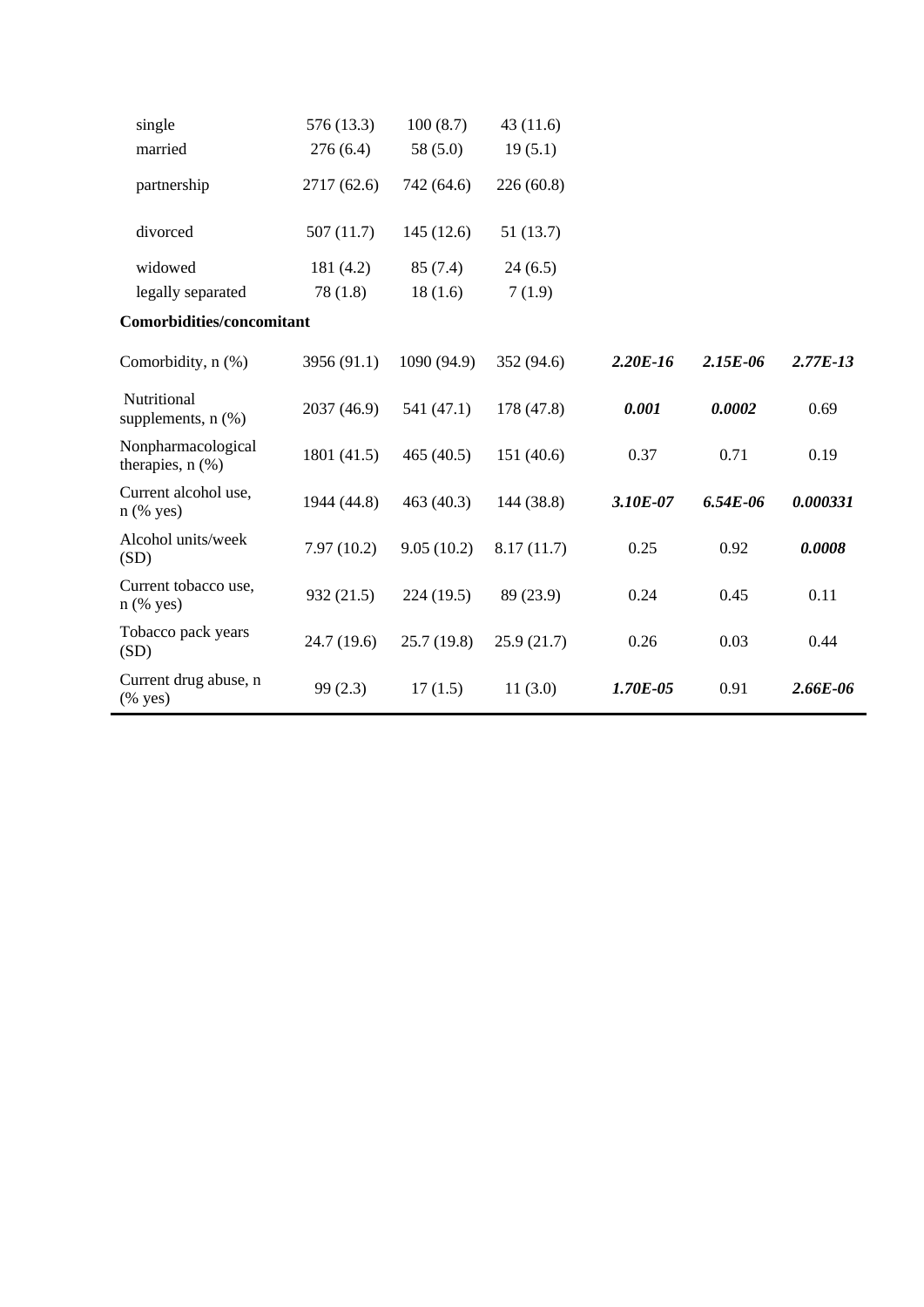

*Supplementary Figure 1 Histogram showing the longitudinal follow up period and the participant numbers, stratified for hypertension status and prior to propensity matching.*